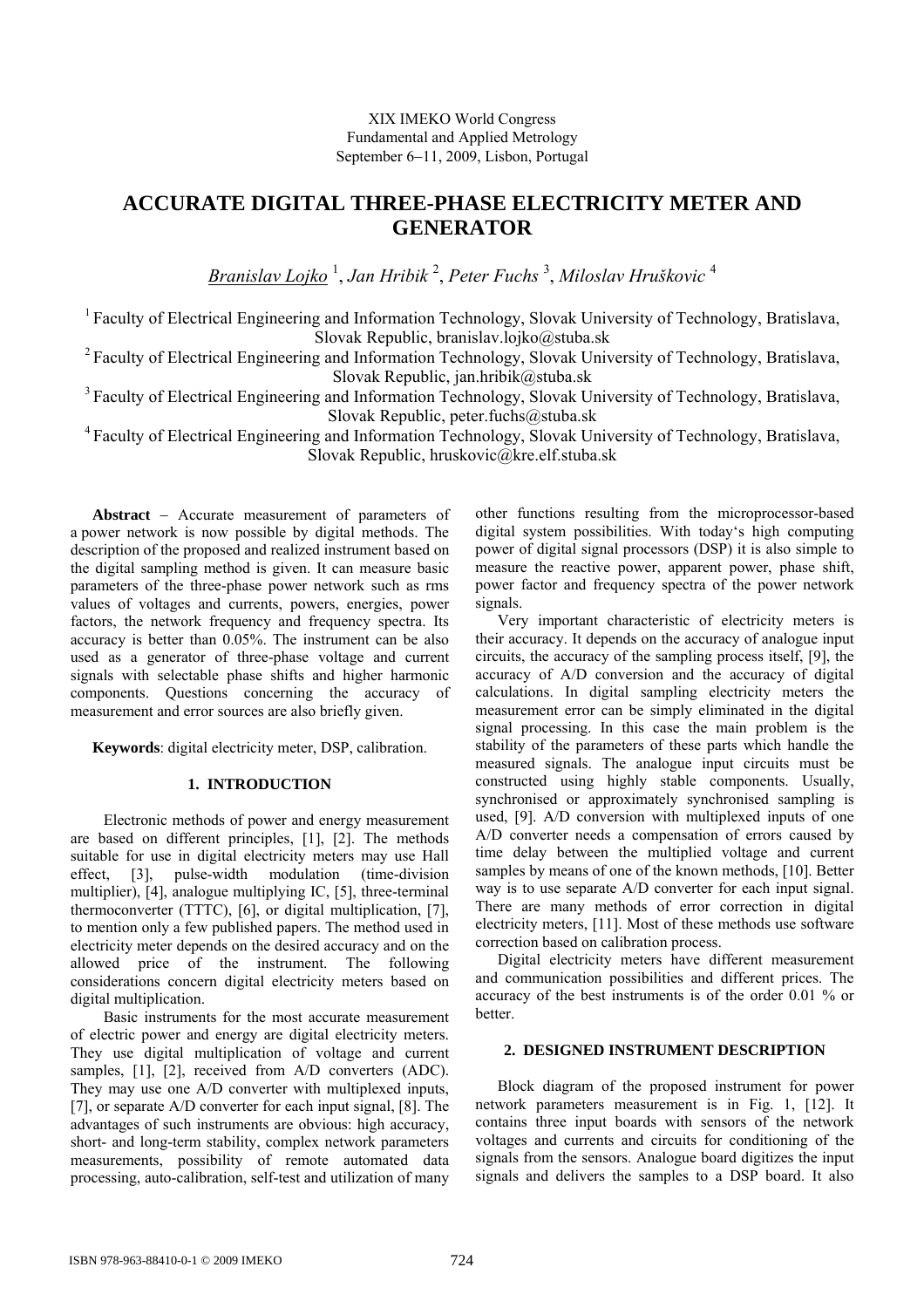contains digital-to-analogue converters and output amplifiers for signal generation. The DSP board makes necessary calculations and signal processing in digital form. It also generates digital samples of the generated output signals for testing of other electricity meters. Main control board controls some circuits of the input boards and the DSP board, displays the results and operates standard communication interfaces and a matrix keyboard.



Fig. 1. Block diagram of the designed electricity meter.

## *2.1. Input board*

The concept of the three input boards is shown in Fig. 2. Voltage sensors in the voltage channel scale the levels of the network voltages to get the desired values. These voltage sensors are realized as four-stage resistive voltage dividers. The voltage range is from 30 V to 500 V. Individual outputs of the voltage dividers are switched by a range switch which is controlled by the processor system automatically according to the output values of the A/D converters or according to the desired entered range. Overvoltage protection is a simple way of the voltage limitation in case of the occurrence of inadequate voltage levels. For the sake of low leakage current and high speed these circuits are realized by diodes. Instead of the sensed voltages it is possible to connect calibration values to the inputs of the buffer stages. In this case it is possible to check zero level shifts and to connect and measure precision DC calibration voltage. Inaccurate adjustment of the voltage dividers is compensated by coefficients introduced into the calculation of the input voltages in the processor part. The phase shifts of the voltage channel were immeasurable up to the frequency 2 kHz.



Fig. 2. Block diagram of the input board.

The concept of the current channel is practically the same as the voltage channel. The current sensors are realized as current transformers with metal glass core material followed by the current-to-voltage conversion. There are six current ranges so the total current range is from 50 mA to

120 A. Inaccuracies in the current channel are compensated by the calibration procedure for every current range separately. The phase shifts of the current channel are immeasurable up to the frequency 2 kHz. The attempts have been made to use compensated current transformers, [13], but the better accuracy of the conversion has been overshadowed by the increased noise level and more complicated construction.

# *2.2. Main control board*

The block diagram of the main control board of the designed electricity meter is in Fig. 3. The heart of the board is the Texas Instruments TMS320F243 processor with external memories. It controls the operation of the entire device. It contains also address decoder and control logic. All the circuits (keyboard, display, DSP board) are mapped into its memory so it makes the communication very simple. For presentation of time and frequency characteristics, graphical LCD display with the resolution of 240x128 dots is used.



Fig. 3. Block diagram of the main control board.

The processor operates standard communication interfaces such as RS-232 and RS-485, which are multiplexed. The information can be entered into the instrument also through a matrix keyboard. JTAG interface is used when the instrument is programmed (software is emulated). HPI interface is used in communication between the DSP and the main control board. As many other microprocessor-controlled instruments, this electricity meter also contains real time clock and the real time can be used to check the instants the data have been measured.

# *2.3. DSP board*

The most important part of the device is the digital signal processor (DSP) board with a powerful TMS320C6711 DSP, Fig. 4. This part makes all the necessary computations of the system. It controls the communication with A/D converters and stores data in memory. In registration mode the device takes the advantage of a large on-board memory where the measured values are stored. To visualise the results, a communication port with the microcontroller has been designed. The microcontroller is the master in the system and it is able to display any data of the DSP on the graphical LCD display. The DSP board also contains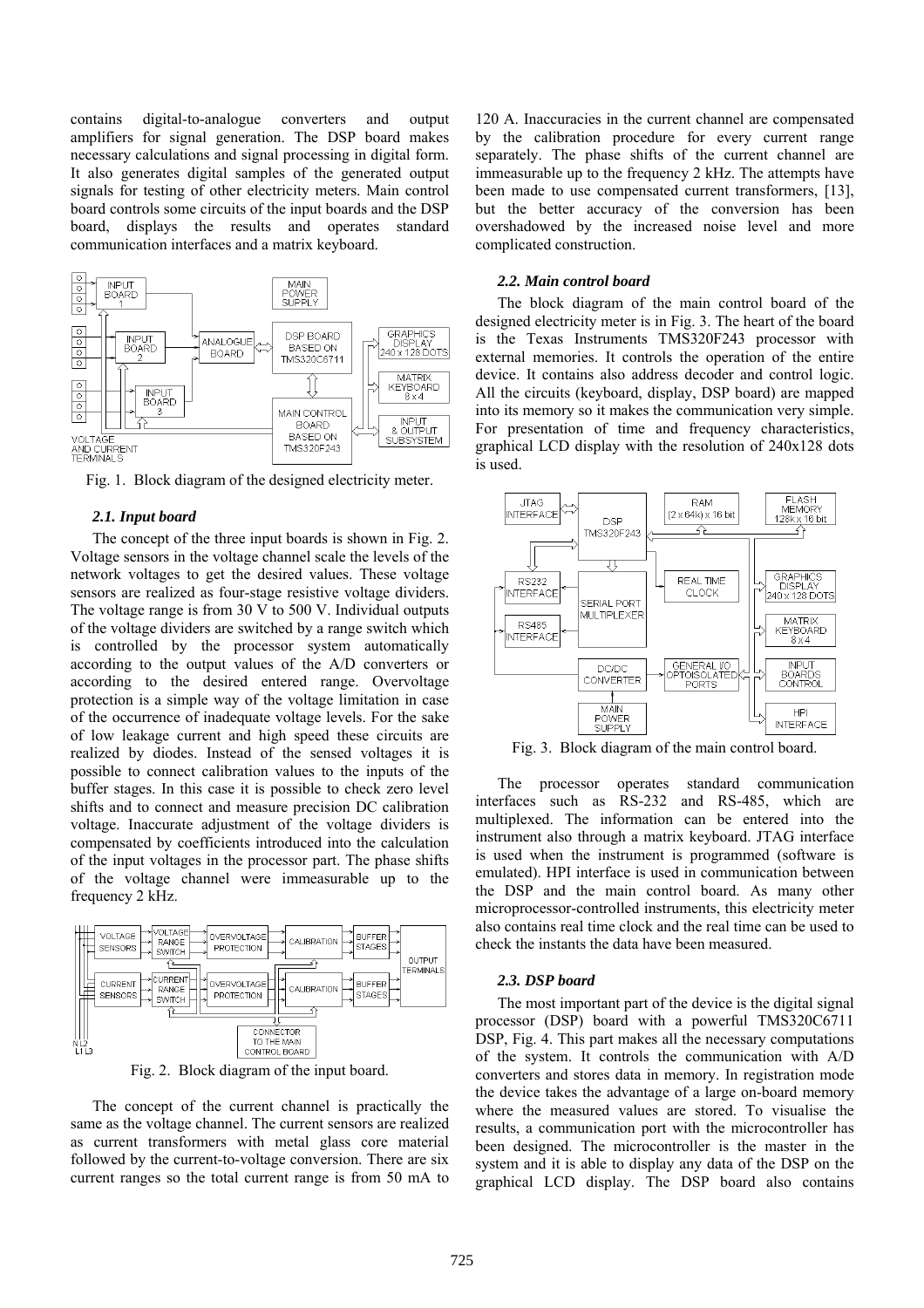software for signal generation with the output through a D/A converters block and a frequency output with the frequency proportional to the measured power. Signal generation procedure is similar as in DDS systems. The levels of the generated signals are stabilized by feedback from the analogue outputs by means of A/D converters. The frequency spectra of the measured voltages and currents up to the  $50<sup>th</sup>$  harmonic are calculated using the FFT algorithm.



Fig. 4. Block diagram of the DSP board.

The properties of the DSP board:

- powerful floating-point Texas Instruments TMS320C6711 DSP for computation of multiple FFTs and for calculation of measured quantities,
- high speed temporary data memory (8 MByte SDRAM),
- large low-cost program and data memory (4 MByte flash) ROM),
- simple control signals and data transfer from the three A/D converters at sampling rate up to 100 kHz,
- simple communication between the DSP and the microcontroller (HPI interface, [14]),
- watch-dog security system,
- JTAG emulation for software development.

# *2.4. Analogue board*

The block diagram of the analogue board of the designed electricity meter is in Fig. 5. Three blocks of A/D converters digitise the signals from the input boards. They contain six 18-bit A/D converters (16 bits used) with approximately synchronised sampling, [9], and sampling frequency  $f_s = 50$ kHz.



Fig. 5. Block diagram of the analogue board.

This board also converts the digital samples of the generated three-phase signals to the analogue form in two 4 channel, 16-bit digital-to-analogue converters (DAC). These signals are then amplified, filtered and connected to the output terminals. Optoisolated frequency output with the frequency proportional to the measured active power is also a part of the board.

# **3. ERROR SOURCES IN ELECTRICITY METERS**

As mentioned earlier, there are practically four main error sources in digital sampling electricity meters: errors of the analogue input circuits, errors of the sampling process, errors of A/D conversion and errors of digital calculations. In precise instruments, precautions must be used to overcome or eliminate these errors.

The errors caused by the analogue input circuits are mainly inaccurate adjustments of voltage and current sensors, instability and noise of circuits handling the input signals. If stable, these errors can be eliminated by the calibration, where calibration constants are determined and then used to correct the measured values.

The sampling of the real waveform usually approximates the waveform by a staircase or a piecewise linear function. The following equations, which use the staircase approximation, have been used to calculate the power network parameters, [13]:

$$
U = k_u \sqrt{\frac{1}{N} \sum_{i=1}^{N} u_i^2}
$$
 (1)

$$
I = k_i \sqrt{\frac{1}{N} \sum_{i=1}^{N} i_i^2}
$$
 (2)

$$
S = UI \tag{3}
$$

$$
P = \frac{k_{u}k_{i}}{N} \sum_{i=1}^{N} u_{i}i_{i}
$$
 (4)

$$
Q = \sqrt{S^2 - P^2} \tag{5}
$$

$$
PF = \frac{P}{S} \tag{6}
$$

$$
f = \frac{f_s}{N} \tag{7}
$$

where  $k_u$  and  $k_i$  are voltage and current range constants, respectively,  $f_s$  is the sampling frequency, and  $f$  is the power network frequency.

The approximation increases the error of measurement but because of the symmetry of sine and cosine functions this error may be small. The error increases if the waveform is distorted.

Another problem concerning the sampling process is the synchronization of sampling with the input signals. Usually, synchronised or approximately synchronised sampling is used, [9]. Simple and often used method is to start sampling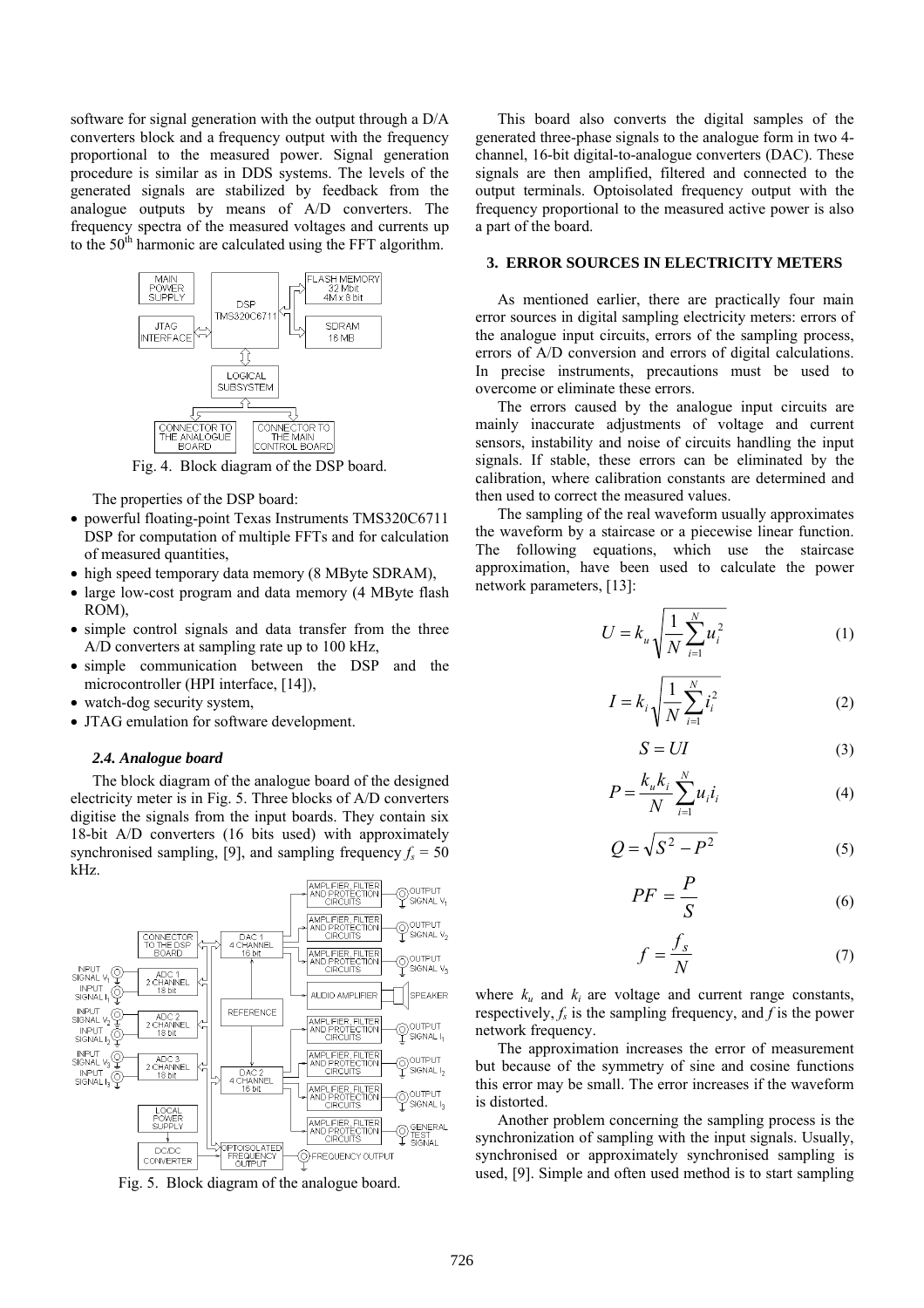in the instant of zero crossing of the input voltage or current (approximately synchronised sampling). The error here is caused by the random position of the last sample considering the end of the period, missing or exceeding sample (from the next period). This error depends on the sampling rate and on the averaging time interval.

The errors caused by A/D conversion depend on the number of A/D converters used and on the resolution of A/D converters. Low-resolution A/D converters (low number of bits) cause unacceptable quantisation errors.

Even very fast DSP is not able to make corrections of every sample according to the correction function (for the three-phase system six samples must be corrected per one sampling period and all other calculations and operations must be also done). In this case, usually, only the final calculated values are corrected and, thus, additional errors are introduced, [15].

# **4. INSTRUMENT CALIBRATION**

The calibration of the instrument was performed by a calibration station EKS 05-3 with a software Station, [16]. A reference instrument used was K2006 precise three-phase comparator, [8]. The calibrated quantities were the voltages and the currents of the power network. A phase shift correction was then performed by shifting of the current samples against the voltage samples before their multiplication (power calculation) in the digital signal processing. So, the main importance is to have the accurate measurement of the voltages and the currents. The errors of the voltage and the current measurements after the instrument calibration are in Fig. 6 to Fig. 15.







Fig. 7. Errors of the voltage inputs in the range 125 V.



Fig. 8. Errors of the voltage inputs in the range 250 V.







Fig. 10. Errors of the current inputs in the range 187.5 mA.



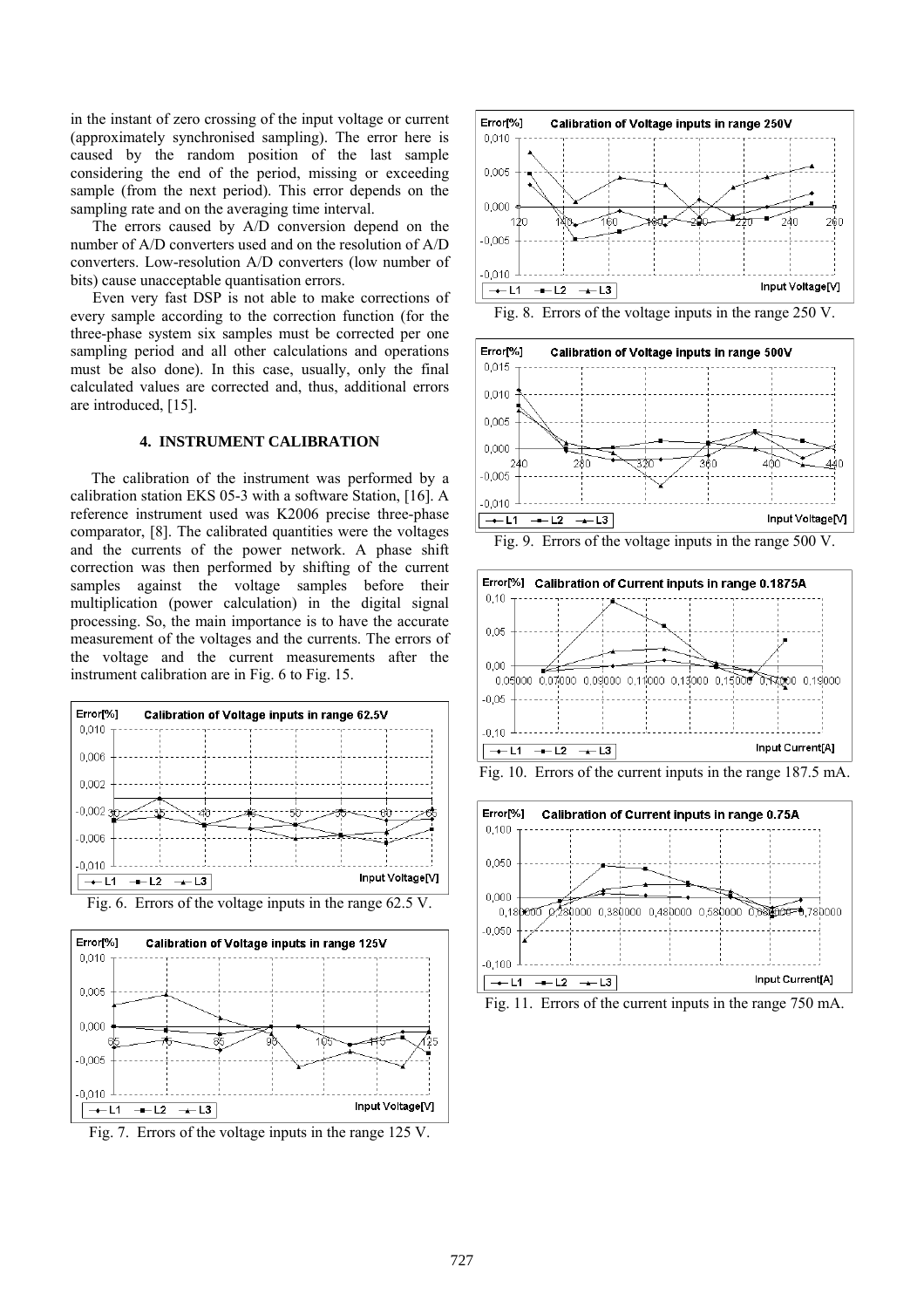

Fig. 12. Errors of the current inputs in the range 3 A.









The phase L2 in Fig. 10 seems to have uncompensated offset error. Low-current end in Fig. 11 has a bit higher error. All other results are within the error range of 0.05 %.

#### **5. CONCLUSIONS**

A description of the designed digital three-phase electricity meter and signal generator is given. Modern Texas Instruments TMS320F243 processor and

TMS320C6711 DSP were used to get a powerful measuring system. It can measure basic parameters of the three-phase power network such as rms values of voltages and currents, powers, energies, power factors, the network frequency and frequency spectra. Its accuracy is better than 0.05%. The instrument can be also used as a generator of three-phase voltage and current signals with selectable phase shifts and higher harmonic components. Four main error sources in digital sampling electricity meters, namely errors of the analogue input circuits, errors of the sampling process, errors of A/D conversion and errors of digital calculations are briefly explained.

#### **ACKNOWLEDGMENTS**

This work was supported by the Slovak Grant Agency GAT under the grant No. 102/VTP/2000 and is supported by the project No. AV 4/0012/07.

#### **REFERENCES**

- [1] M. Kahmann, *Elektrische Energie elektronisch gemessen: Me*β*gerätetechnik, Prüfmittel, Anwendungen*, vde-verlag, Berlin-Offenbach, 1994.
- [2] J. Webster, (ed.), *Wiley Encyclopedia of Electrical and Electronics Engineering Online. Instrumentation and Measurement,* John Wiley & Sons, New York, 1999.
- [3] Š. Rapant, and P. Babarík, "Electricity Meters Siemens Constructed after Landis & Gyr Dialog of Series ZMD120AS and ZMD120Ass", *Časopis EE*, vol. 8, no. 1, p. 11, Febr. 2002. (in Slovak)
- [4] S. Kusui, and T. Nagai, "A Single-Phase Three-Wire Wattto-Pulse Frequency Converter Using Simple PWM and Its Accuracy Analysis", *IEEE Transactions on Instrumentation and Measurement*, vol. 43, no. 5, pp. 770 – 774, Oct. 1994.
- [5] A. Hashimoto, K. Yasui, and S. Kusui, "Self-Calibrating Standard Watthour Meter", *Metering and Tariffs for Energy Supply*, pp. 194-198, Brighton, UK, July 1996.
- [6] T. Lalinský, Š. Haščík, Ž. Mozolová, E. Burian, and M. Držík, "The improved performance of GaAs micromachined power sensor microsystem", *Sensors and Actuators A: Physical*, vol. 76, pp. 241-246, 1999.
- [7] M. F. Schwendtner, "Digital Measurement System for Electricity Meters", *Metering and Tariffs for Energy Supply,* pp. 190-193, Brighton, UK, July 1996.
- [8] *K2006 Three-Phase Comparator. Operational Manual,* EMH, Brackel – MTE, Zug, 2003.
- [9] D. N. Stenbaken, and A. Dolev, "High-Accuracy Sampling Wattmeter", *IEEE Transactions on Instrumentation and Measurement*, vol. 41, no. 6, pp. 974-978, Dec. 1992.
- [10] J. Pereira, O. Postolache, P. Girao, and H. Ramos, "Minimising Errors Due to Non-Simultaneous Sampling of Voltage and Current in Digital Power Measurement Systems", *12th IMEKO TC4 International Symposium "Electrical Measurements and Instrumentation"*, Part 1, pp. 307-310, Zagreb, Croatia, Sept. 2002.
- [11] S. Ďaďo, and J. Vedral, *Analogue and Digital Measuring Instruments II,* Ediční středisko ČVUT, Prague, 1981. (In Czech)
- [12] P. Fuchs, J. Hribik, and B. Lojko, "Digital Power and Energy Meter with DSP TMS320C6711", *Texas Instruments Developer Conference TIDC 2006 On-line*, S999, Dallas, Texas, USA, Febr.-March 2006.